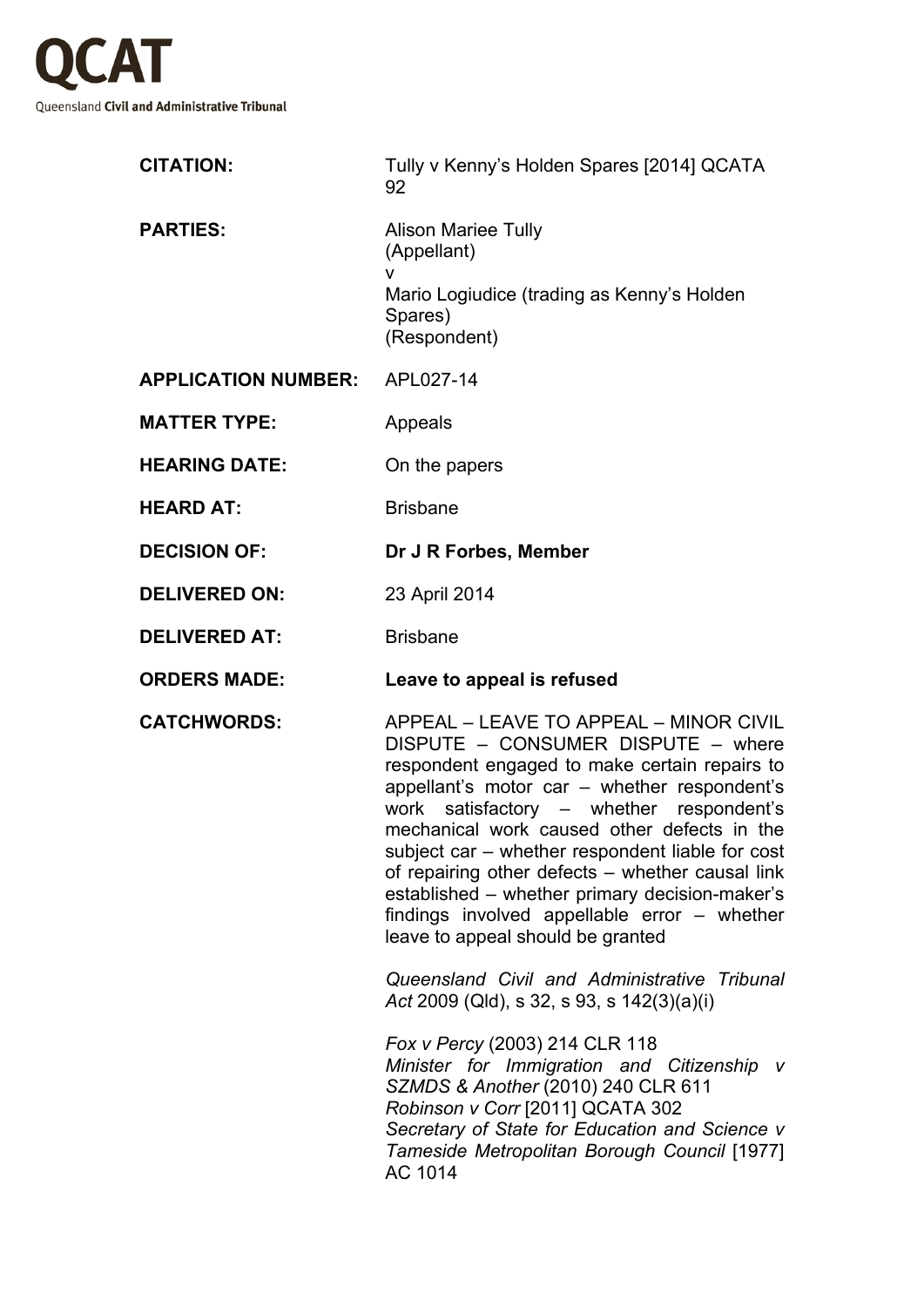*Thompson and Anor v Jedanhay Pty Ltd* [2012] QCATA 246 *W (an infant), In re* [1971] AC 682

## **APPEARANCES and REPRESENTATION (if any):**

This matter was heard and determined on the papers pursuant to s 32 of the *Queensland Civil and Administrative Tribunal Act* 2009 (Qld) ("QCAT Act").

## **REASONS FOR DECISION**

- [1] The present question is whether the respondent ("Mario") is liable for sundry repairs to a motor car owned by the appellant ("Tully") after Mario worked on the vehicle in September 2012. Did Mario's efforts cause the subsequent faults, or did they have other origins?
- [2] The Tribunal found that the essential causal link was not established, and from that decision Tully seeks leave<sup>1</sup> to appeal.
- [3] At all material times Tully, a Townsville resident, owned a 1994 model Daihatsu motor car. It needed clutch repairs and a new radiator hose. In or about September 2012 she met Mario, who told her that he had a motor repair business, known as Kenny's Holden Spares ("Kenny's"). He gave her a card (Exhibit 1) advertising Kenny's workshop in Currajong, a Townsville suburb. On or about 17 September 2012, Tully telephoned Mario at that address, and they agreed that he would repair the hose and clutch for \$200.
- [4] The car was towed to Kenny's, and about one week later Mario rang Tully and told her that those repairs were complete. She went to Kenny's, paid him \$220, and took delivery of the car. But as she drove it away she noticed it was "*shaking*". It was then examined by her uncle and another person, who told her that there were bolts missing from the gearbox, and "*nuts and bolts [were] missing everywhere*". There is no evidence that those examiners were qualified motor mechanics.
- [5] On 27 September 2012 Tully took the car to Beaurepaires, primarily a motor tyre and wheel alignment business. An employee of that company, a Mr Holmes, gave her a handwritten report (Exhibit 4) dated 27 September 2012, detailing several defects, including a loose wheel nut, damaged tie-rod ends in the steering mechanism, excessive engine noise at idling speed, an inoperative speedometer, and an unsuitable bolt on one of the front brakes. Holmes' report does not state what expertise, if any, that he possessed, and there is no other evidence on that point.
- [6] Tully telephoned Kenny's to complain, and a mechanic named Rob assured her that he "*put it back together".* Soon afterwards Mario rang her and asked her to bring the car back for further attention, but she declined to do so.

<sup>1</sup> Leave is required by QCAT Act s 142(3)(a)(i).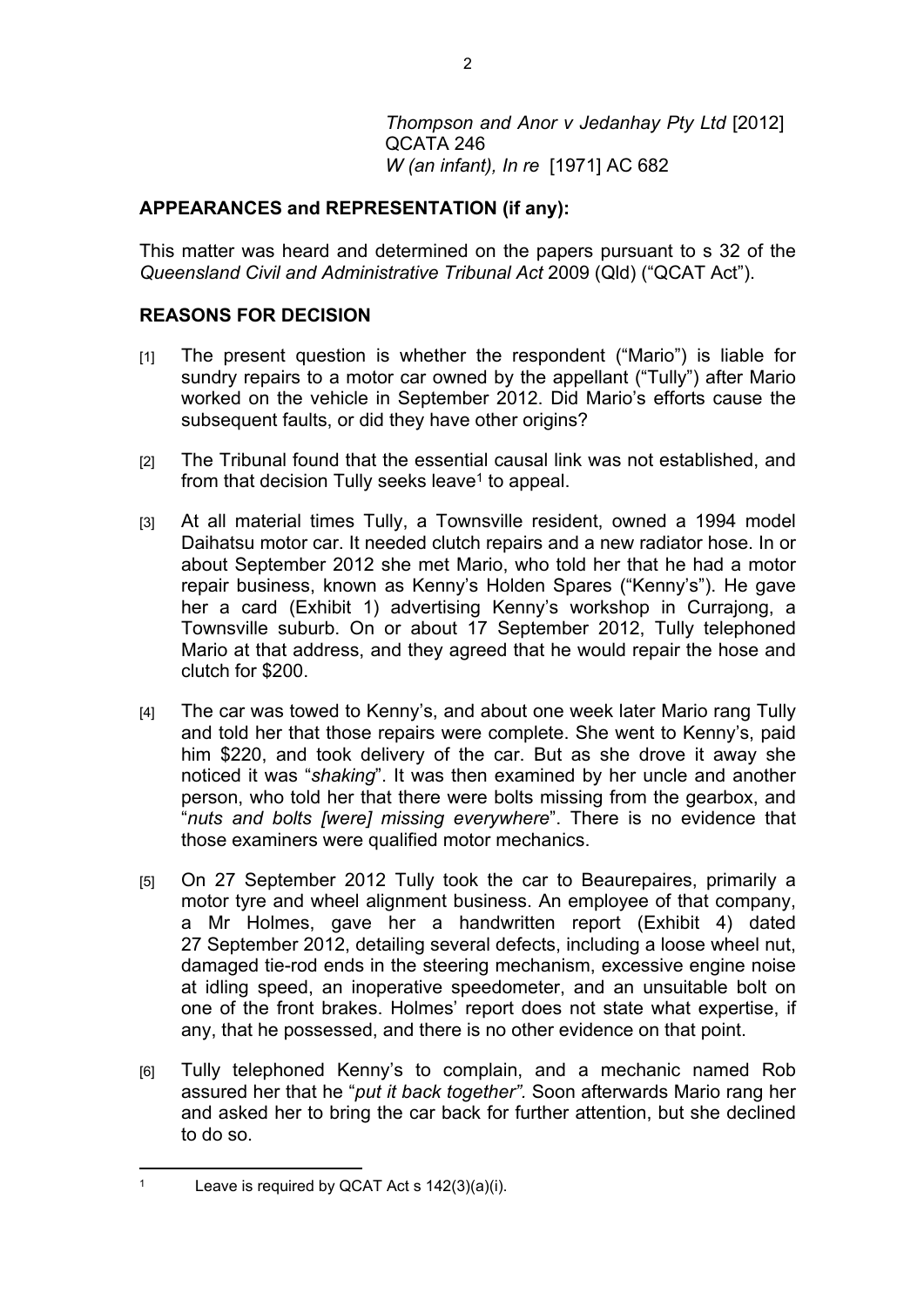- [7] Subsequently Tully engaged other mechanics to repair her car, at a total cost (as the Tribunal found) of  $$5,542<sup>2</sup>$  In an application filed on 31 October 2013 she alleges that Mario is liable to pay damages in that amount, and to refund the \$220 she paid him in September 2012.
- [8] The matter came on for hearing before Registrar Warrington on 8 January 2014. Tully appeared in person; Mario did not appear. Having satisfied herself that Mario was duly notified of the claim and the hearing date, Registrar Warrington proceeded in his absence.<sup>3</sup>
- [9] The Registrar found that Mario represented, and Tully reasonably accepted, that he was carrying on business as Kenny's Holden Spares.<sup>4</sup> That was denied by Mario.<sup>5</sup> That denial is contested by Tully in her application for leave – unnecessarily, as the Registrar found that point in her favour.
- [10] The Registrar also found that Mario undertook to repair Tully's radiator hose and clutch<sup>6</sup>, and that those tasks "were not carried out to a *satisfactory standard, in that they should have lasted for a longer period of time"* so that the \$220 paid for them should be refunded.
- [11] But the real question, as the Registrar saw it, was one of causation. Did the claimant's evidence establish, on the balance of probabilities, that the defects costing \$5,542 to remedy were caused by Mario's treatment of the car?
- [12] The Registrar decided that the answer to that question was "No". Accordingly, she dismissed the claim, apart from a refund of \$220.
- [13] In applying a preliminary "filter" of leave to appeals of this kind, the QCAT Act seeks early finality in resolution of minor civil claims. An application for leave is not an opportunity to re-contest questions of fact or credit that the primary decision-maker is authorised to decide.<sup>7</sup> The appellant must demonstrate an arguable error of law, or that the decision in question appears to have no rational foundation in the evidence. It is not enough for an applicant to express disappointment, or a subjective feeling that justice has not been done.<sup>8</sup> It is not an appellable error to prefer one version of the facts to another, or to give less weight to one party's case than he or she thinks it should receive. Findings of fact will not be disturbed if they have rational support in the evidence, even if another reasonable view is available.<sup>9</sup> Where reasonable minds may differ, a

<sup>2</sup> Transcript of hearing 8 January 2014 ("Transcript") page 13 line 30.

<sup>3</sup> QCAT Act s 93.

<sup>4</sup> Transcript page 18 line 47 – page 19 line 1.

<sup>5</sup> In an application for miscellaneous matters, filed on 10 December 2013.

<sup>6</sup>  $\frac{6}{7}$  Transcript page 19 lines 1-4; lines 39-43.

<sup>7</sup> *Thompson and Anor v Jedanhay Pty Ltd* [2012] QCATA 246 at [28].

<sup>8</sup> *Robinson v Corr* [2011] QCATA 302 at [7].

<sup>9</sup> *Fox v Percy* (2003) 214 CLR 118 at 125-126.